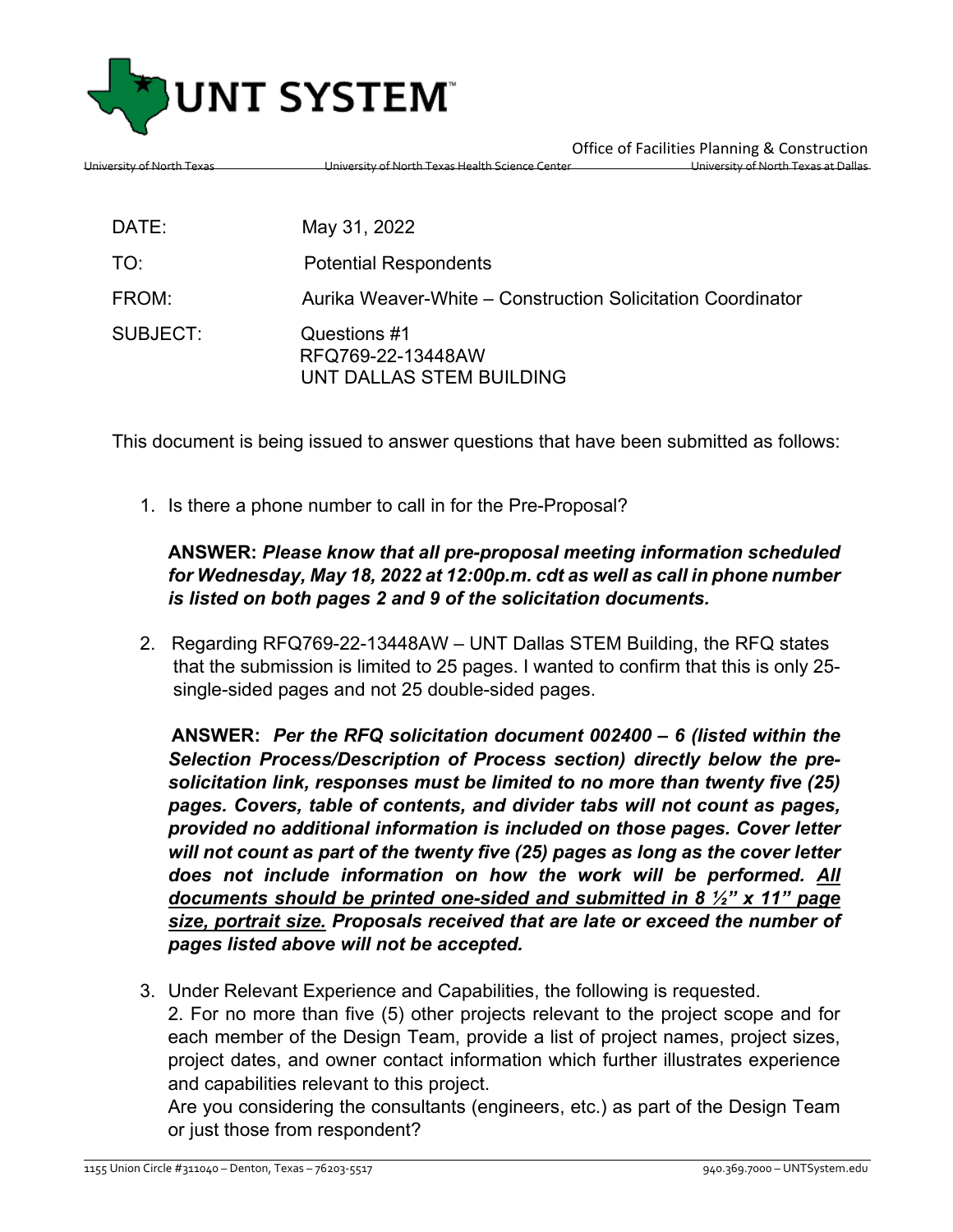## **ANSWER:** *It is the respondent's choice. If a subconsultant is offering unique or especially relevant service, then you may want to show that, but it is not a requirement.*

4. At what stage of the Programming / Design process will UNT have the CMAR on board?

## **ANSWER:** *Towards the end of the Programming stage, September 2022.*

5. Is this for Architectural Services?

**ANSWER:** *Yes, this is a request for firms' qualifications for Professional Services to facilitate the Programming and Design Services for the UNT Dallas STEM (Science, Technology, Engineering, and Mathematics) building located at the University of North Texas Dallas Campus. Please refer to the solicitation documentation, Form 2400 for the complete project description and scope of services requested on website.*

- 6. Can you please clarify the following question regarding RFQ769-22-13448AW for the UNT Dallas STEM Building RFQ?
	- Are you requiring that both the Qualifications and HUB Subcontracting Plan submissions be uploaded to the Jagger website by 2:00PM on June 8, as well as delivering a hard copy of each to the UNT System BSC at Woodhill Square, 1112 Dallas Drive, Suite 4200, Denton, TX 76205? Or may we choose one option or the other – either online upload or hard copy delivery? Do you have a preference?

**ANSWER:** *You have the option of either submitting your firm's qualifications and HUB Subcontracting Plan either electronically via Jaggaer or by hand or mail delivery to UNT System BSC at Woodhill Square, 1112 Dallas Drive, Suite 4200, Denton, Texas 76205.*

*Please keep in mind if submitting electronically you will need to upload two (2) attachments to Jaggaer: (1) for Qualifications and the other (2) HUB Subcontracting Plan. We highly encourage all respondents to submit their qualifications and HUB Subcontracting Plan electronically via Jaggaer but it is your choice.* 

*If you plan to submit your response via hand or mail delivery to the UNT System BSC at Woodhill you must submit two (2) envelopes. (1) for Qualifications in a clearly marked envelope stating, RFQ769-22-13448AW UNT Dallas STEM Building, Qualifications and the other (2) HUB Subcontracting Plan, in a clearly marked envelope stating, RFQ769-22- 13448AW UNT Dallas STEM Building, HUB Subcontracting Plan. You can deliver both envelopes in one (1) box or package but your response must be separate from your HUB Subcontracting Plan. Thus, you will need to submit two (2) envelopes within one box or package.*